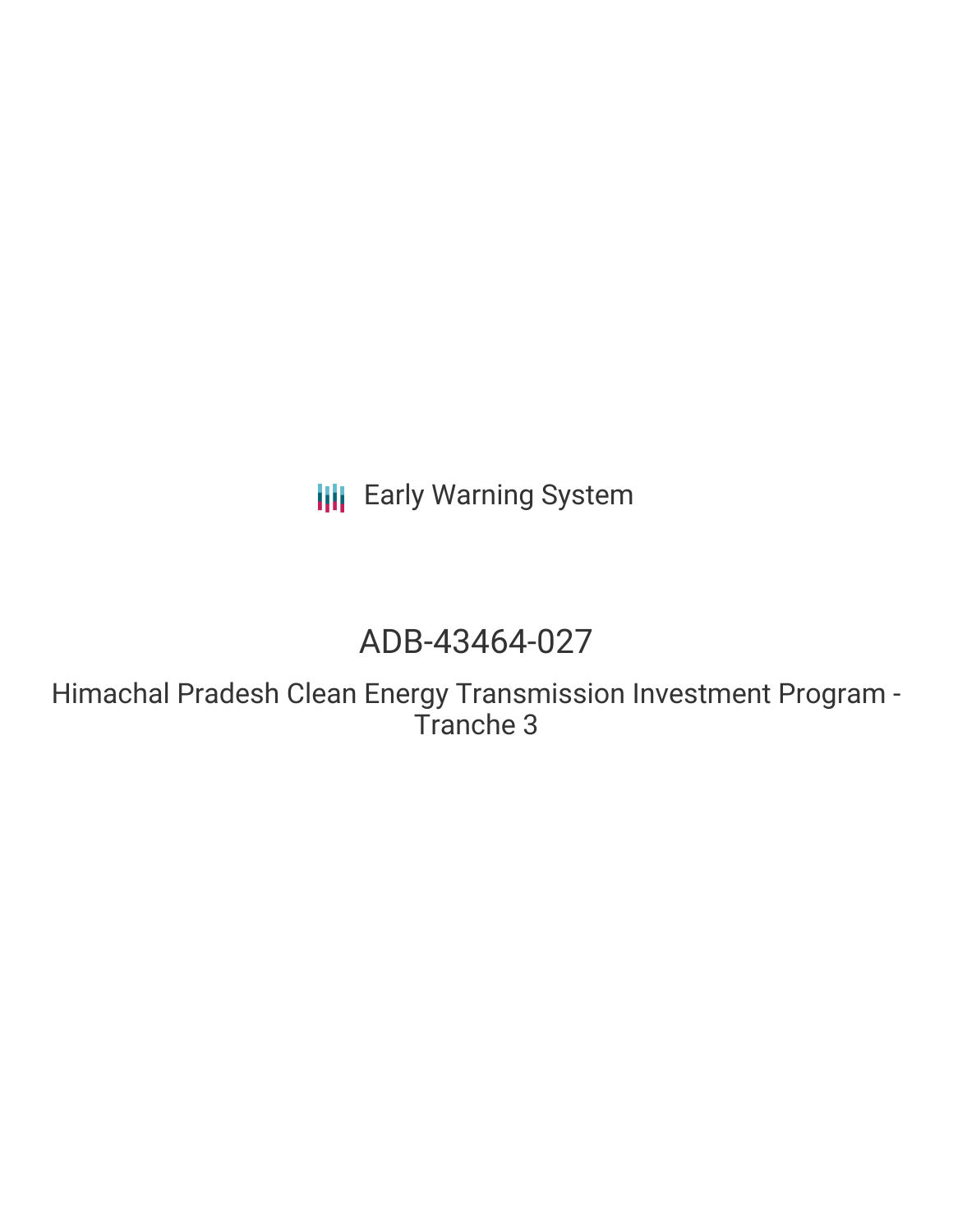

#### **Quick Facts**

| <b>Countries</b>               | India                        |
|--------------------------------|------------------------------|
| <b>Specific Location</b>       | <b>Himachal Pradesh</b>      |
| <b>Financial Institutions</b>  | Asian Development Bank (ADB) |
| <b>Status</b>                  | Approved                     |
| <b>Bank Risk Rating</b>        | B                            |
| <b>Voting Date</b>             | 2018-11-06                   |
| <b>Borrower</b>                | Government of India          |
| <b>Sectors</b>                 | Energy                       |
| <b>Investment Type(s)</b>      | Loan                         |
| <b>Investment Amount (USD)</b> | \$105.00 million             |
| <b>Loan Amount (USD)</b>       | \$105.00 million             |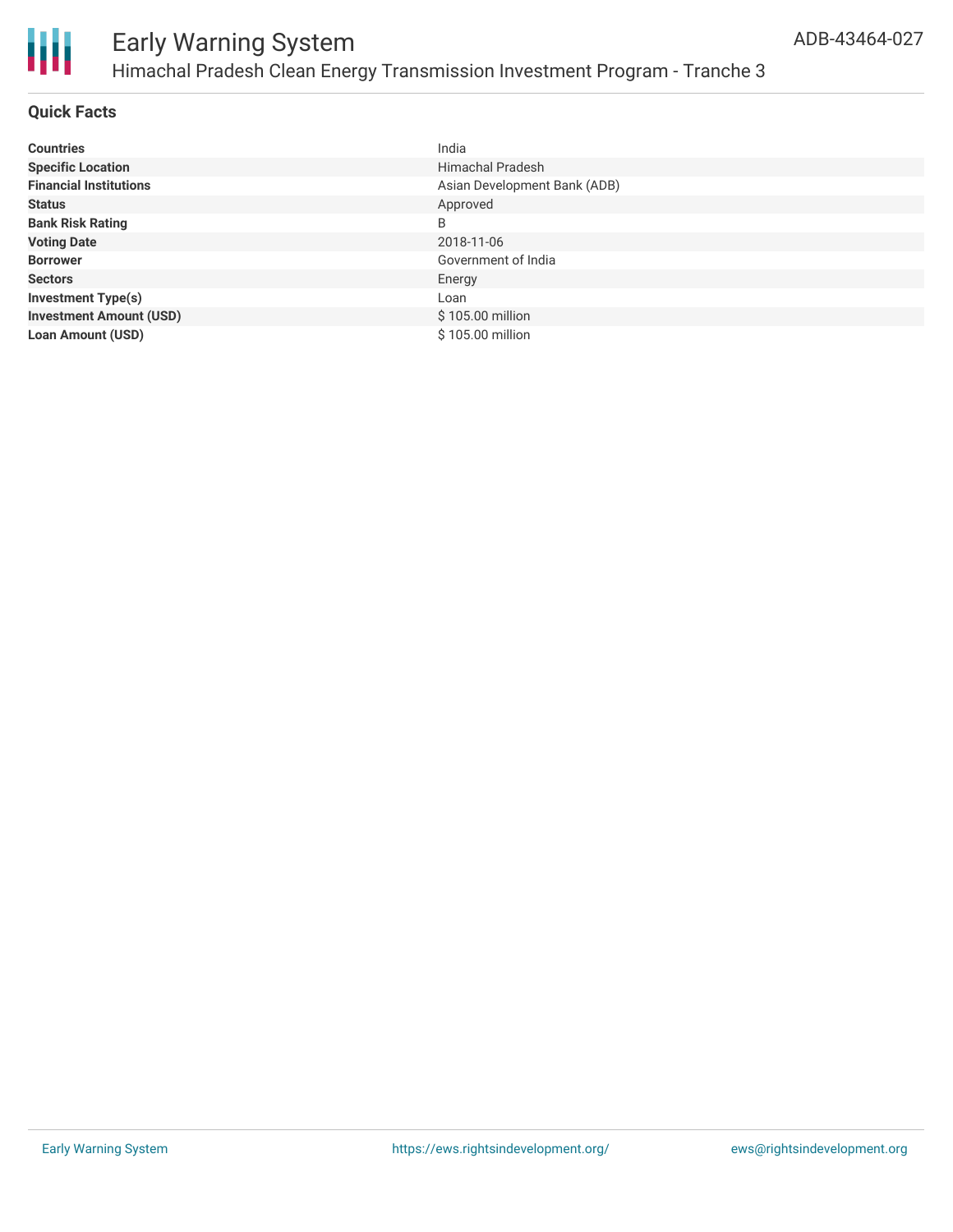

Ш

## **Project Description**

According to the bank website, "the proposed tranche 3 for \$105 million will fund (1) physical investments in transmission infrastructure, including high-voltage lines and transmission substations; and (2) investments in upgrading the enterprise resource planning (ERP) system and related components. The government submitted a periodic financing request on 24 November 2017 outlining the tranche subprojects as well as techno-economic assessment and environmental and social safeguards review and analysis."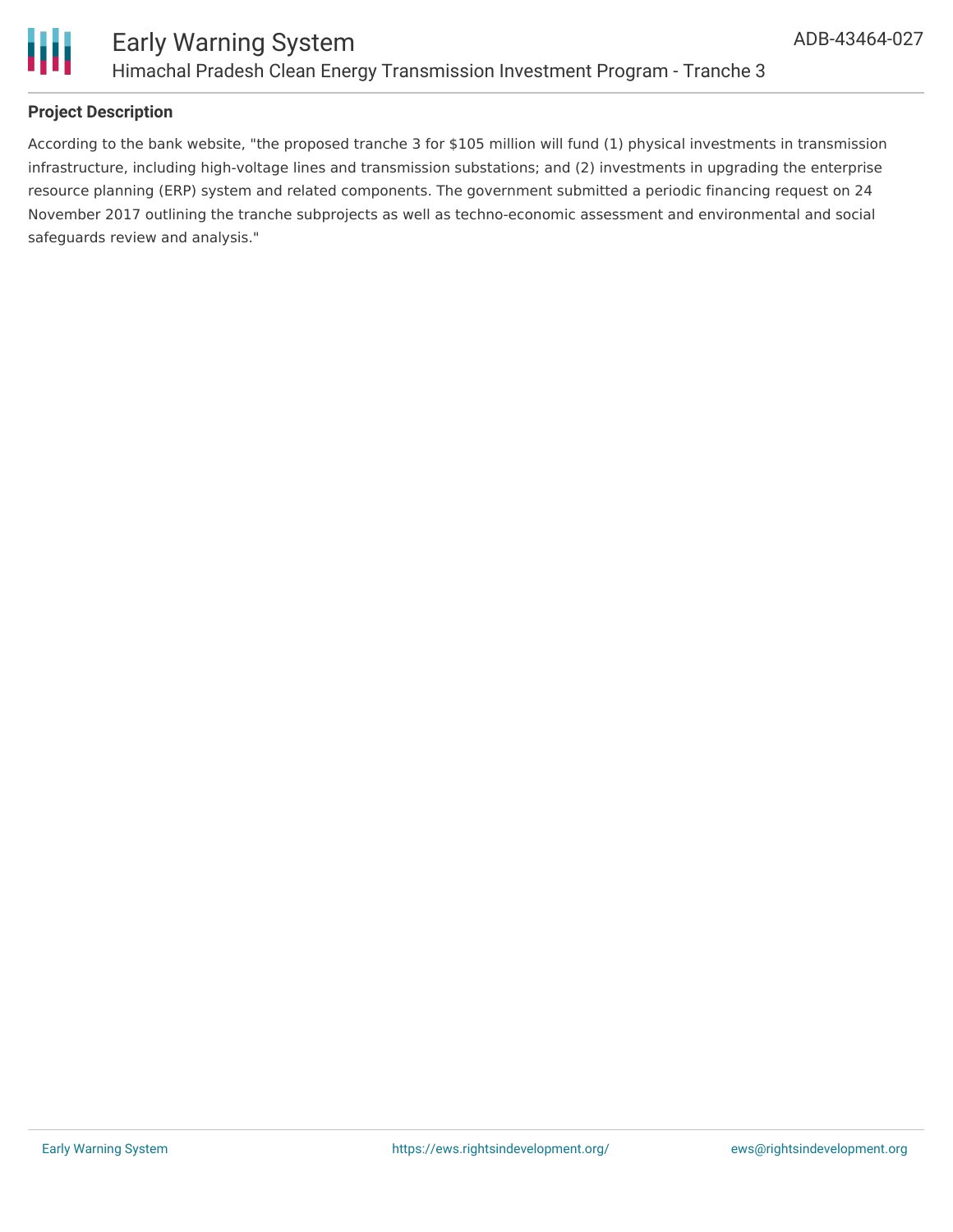

## Early Warning System Himachal Pradesh Clean Energy Transmission Investment Program - Tranche 3

## **Investment Description**

Asian Development Bank (ADB)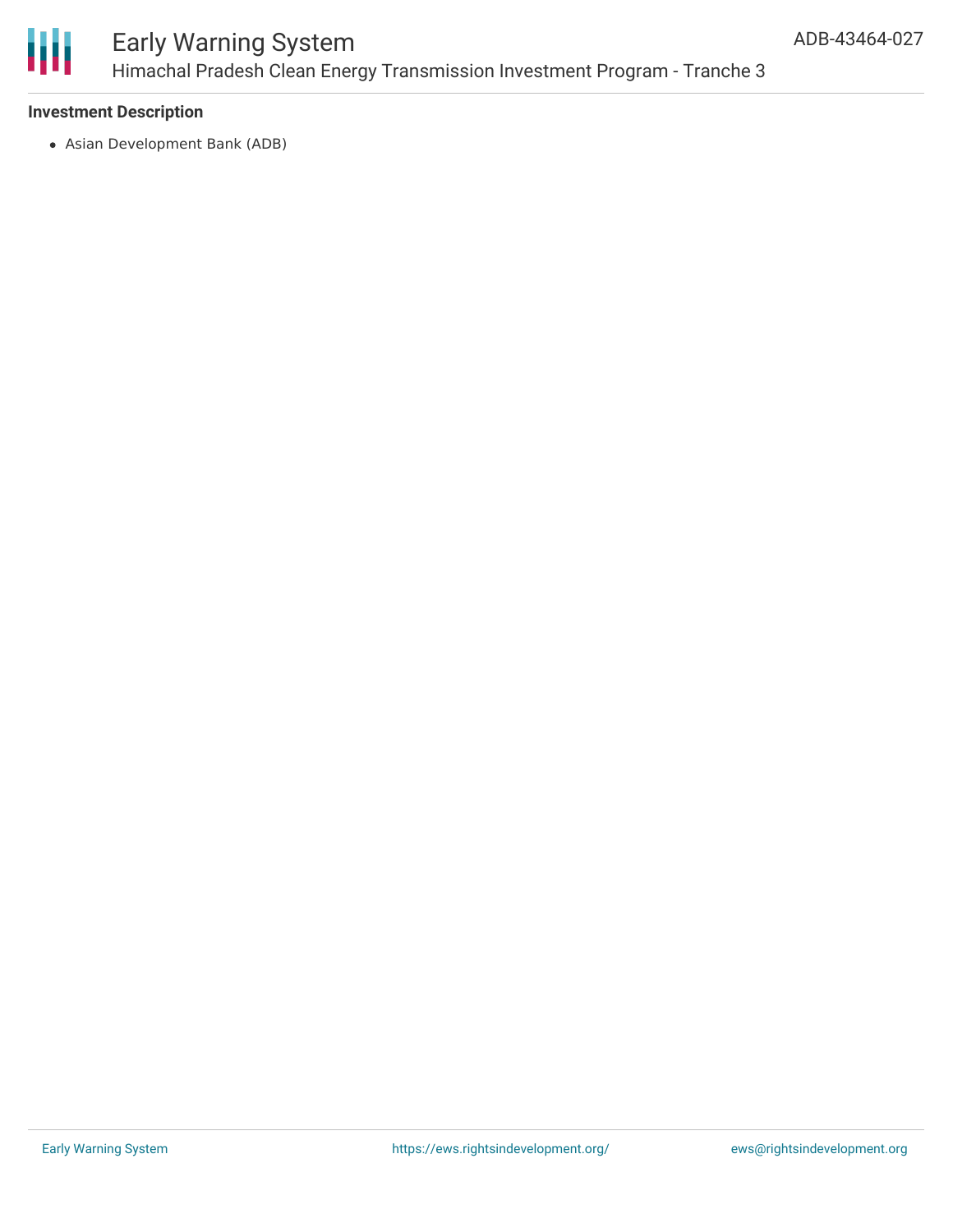

## Early Warning System

## Himachal Pradesh Clean Energy Transmission Investment Program - Tranche 3

| <b>Private Actor 1</b> | 1 Role | <b>Private Actor</b> Private Actor<br><b>Sector</b> |     | <b>Relation</b> Private Actor 2                         | <b>Private Actor</b> Private Actor<br>2 Role | 2 Sector                 |
|------------------------|--------|-----------------------------------------------------|-----|---------------------------------------------------------|----------------------------------------------|--------------------------|
|                        |        | $\overline{\phantom{a}}$                            | $-$ | Himachal Pradesh Power Transmission Corporation Limited | Client                                       | $\overline{\phantom{a}}$ |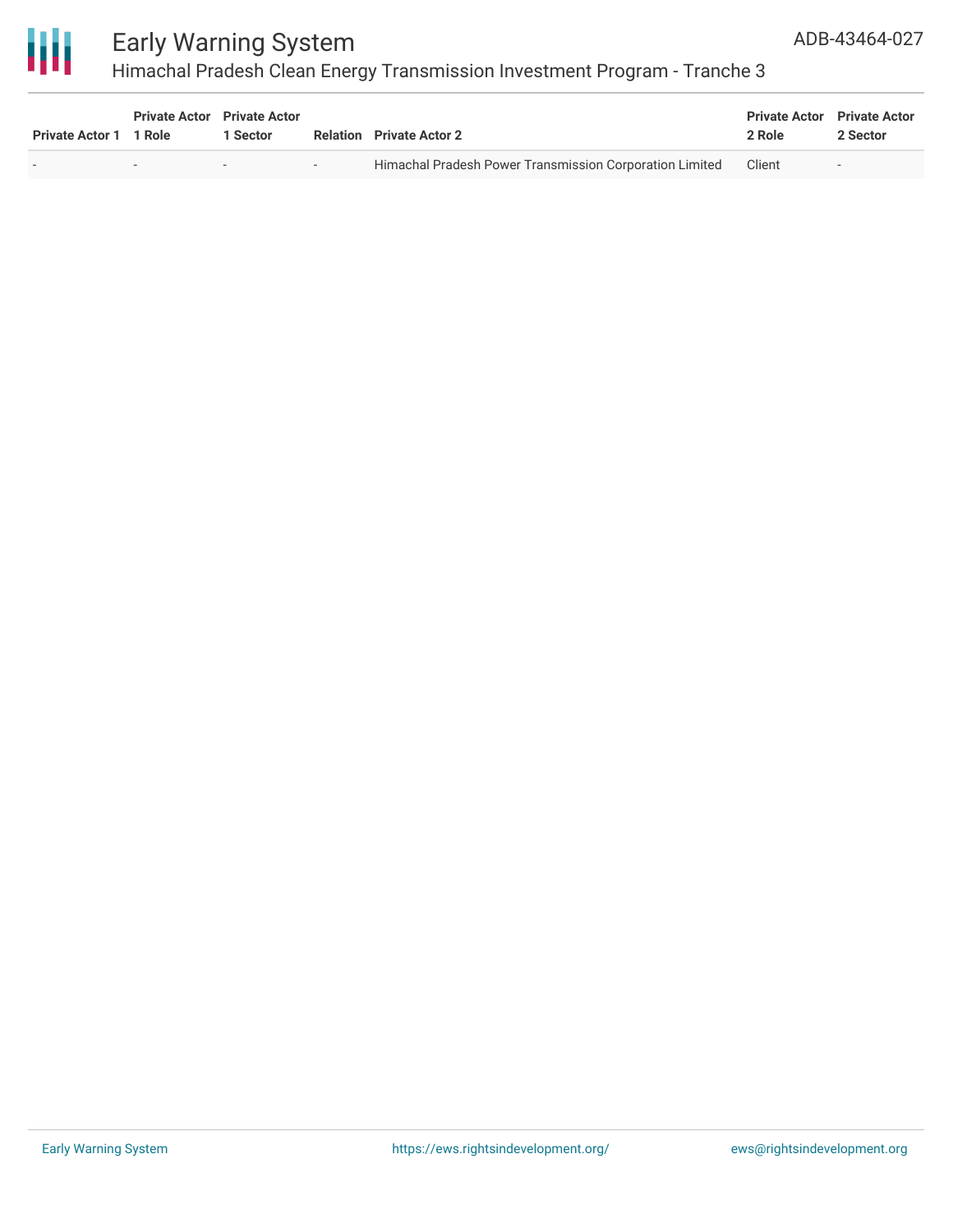

## Early Warning System Himachal Pradesh Clean Energy Transmission Investment Program - Tranche 3

#### **Contact Information**

**Responsible ADB Officer** Shiihara, Takeshi **Responsible ADB Department** South Asia Department **Responsible ADB Division** Energy Division, SARD **Executing Agencies** Himachal Pradesh Power Transmission Corporation Limited MD.HPPTCL@GMAIL.COM Barowalia House, Khalini, Shimla 171002, Himachal Pradesh, India

#### **ACCOUNTABILITY MECHANISM OF ADB**

The Accountability Mechanism is an independent complaint mechanism and fact-finding body for people who believe they are likely to be, or have been, adversely affected by an Asian Development Bank-financed project. If you submit a complaint to the Accountability Mechanism, they may investigate to assess whether the Asian Development Bank is following its own policies and procedures for preventing harm to people or the environment. You can learn more about the Accountability Mechanism and how to file a complaint at: http://www.adb.org/site/accountability-mechanism/main